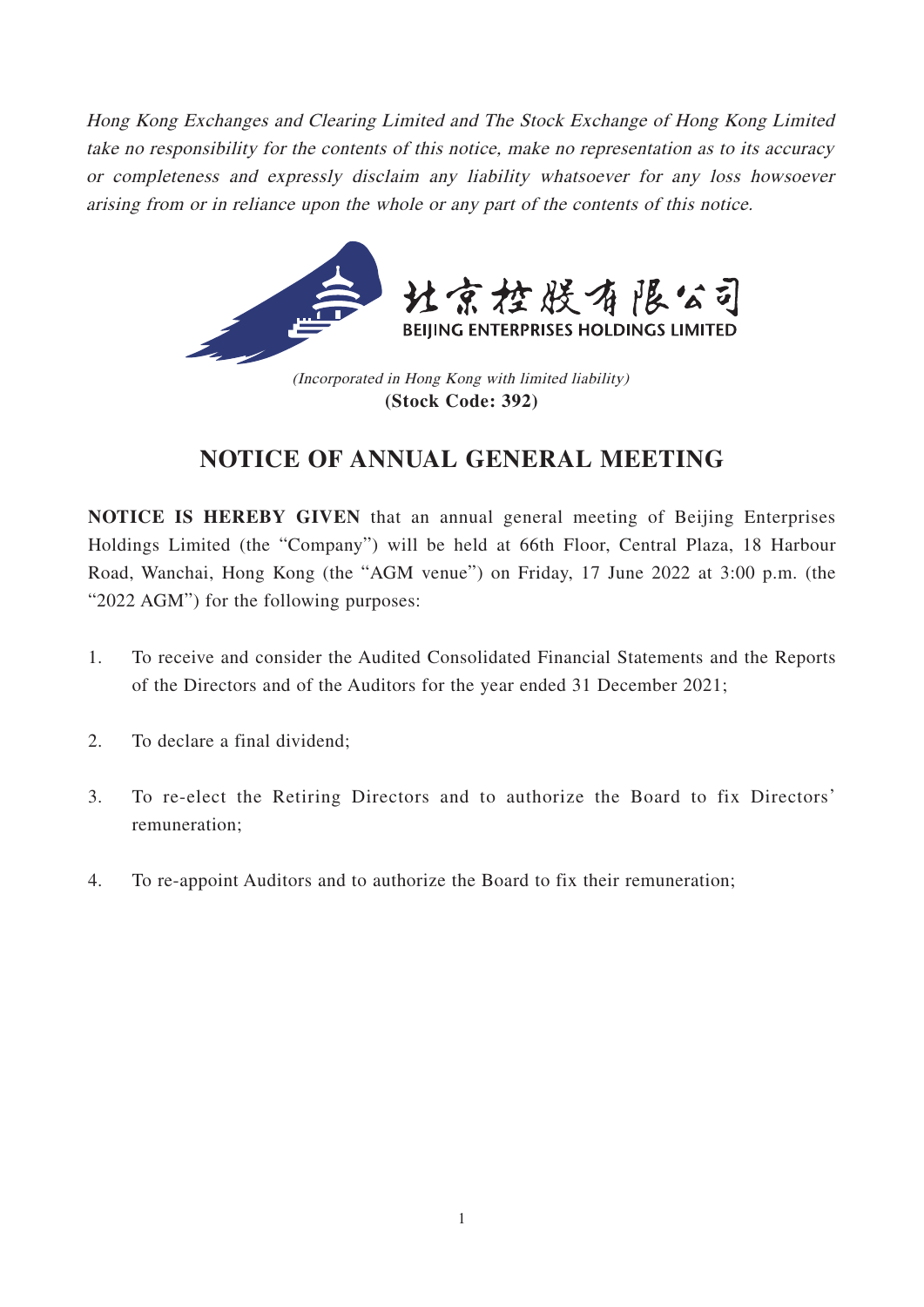5. To consider as special business and, if thought fit, pass with or without amendments, the following resolution as an ordinary resolution:

## "**THAT**

- (a) the exercise by the Directors during the Relevant Period (as defined below) of all the powers of the Company to buy back its shares, subject to and in accordance with the applicable laws, be and is hereby generally and unconditionally approved;
- (b) the total number of shares of the Company to be bought back pursuant to the approval in paragraph (a) above shall not exceed 10% of the total number of shares of the Company in issue on the date of passing of this resolution and the said approval shall be limited accordingly; and
- (c) for the purpose of this resolution, "Relevant Period" means the period from the passing of this resolution until whichever is the earliest of:
	- (i) the conclusion of the next annual general meeting of the Company;
	- (ii) the revocation or variation of the authority given under this resolution by ordinary resolution passed by the Company's shareholders in general meetings; and
	- (iii) the expiration of the period within which the next annual general meeting of the Company is required by the articles of association of the Company or any applicable laws to be held.";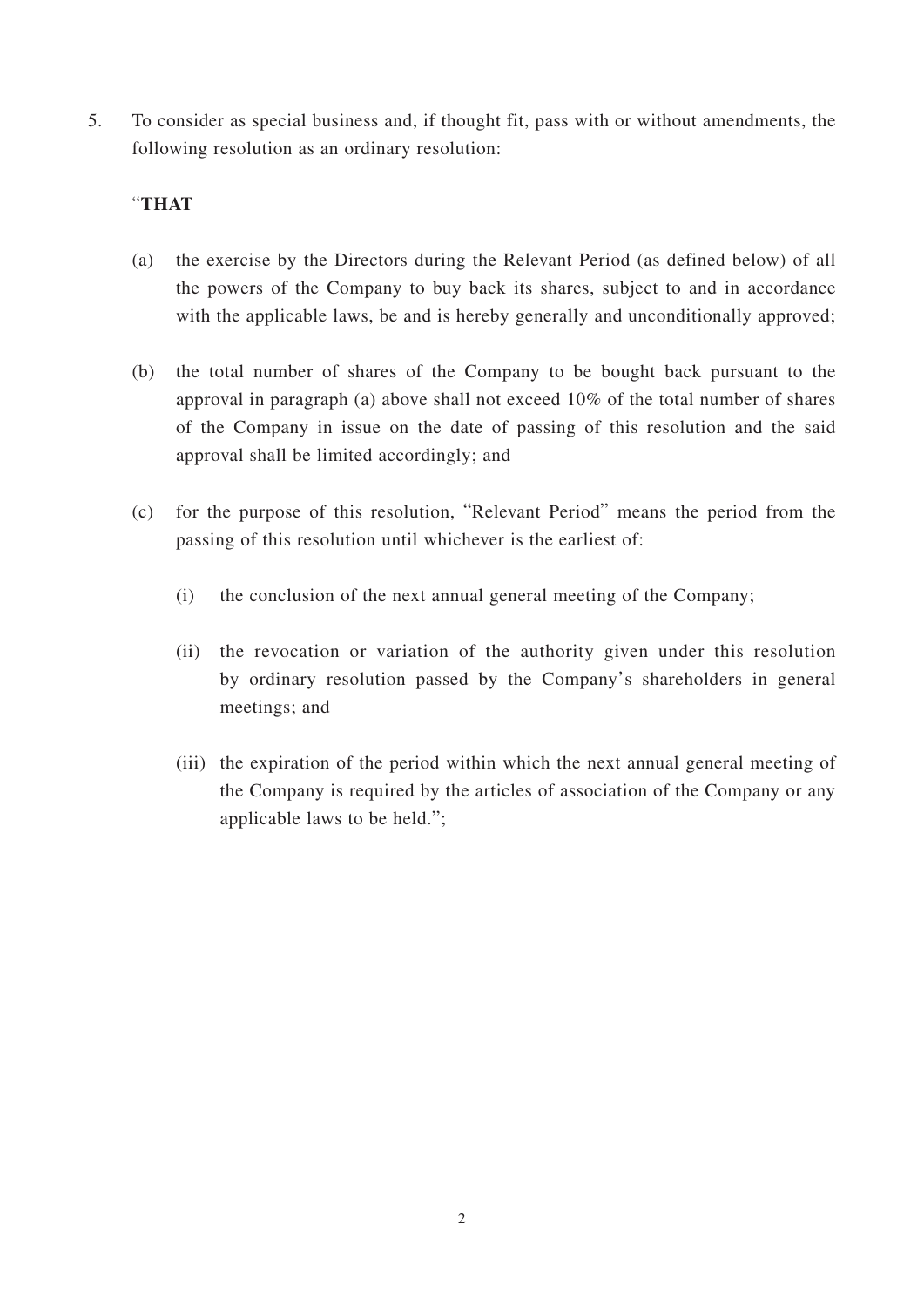6. To consider as special business and, if thought fit, pass with or without amendments, the following resolution as an ordinary resolution:

### "**THAT**

(a) the exercise by the Directors during the Relevant Period (as defined below) of all the powers of the Company to issue, allot and deal with additional shares of the Company and to make or grant offers, agreements and options which would or might require shares to be allotted, issued or dealt with during or after the end of the Relevant Period (as defined below), be and is hereby generally and unconditionally approved, provided that, otherwise than pursuant to (i) a rights issue where shares are offered to shareholders on a fixed record date in proportion to their then holdings of shares (subject to such exclusions or other arrangements as the Directors may deem necessary or expedient in relation to fractional entitlements or having regard to any restrictions or obligations under the laws of, or the requirements of any recognised regulatory body or any stock exchange in any territory applicable to the Company); or (ii) any option scheme or similar arrangement for the time being adopted for the grant or issue to officers and/or employees of the Company and/or any of its subsidiaries of shares or rights to acquire shares of the Company; or (iii) any scrip dividend scheme or similar arrangement providing for the allotment of shares in lieu of the whole or part of a dividend or shares of the Company in accordance with the articles of association of the Company (as amended from time to time); or (iv) the exercise of rights of subscription or conversion under the terms of any warrants issued by the Company or any securities which are convertible into shares of the Company; the total number of additional shares to be issued, allotted, dealt with or agreed conditionally or unconditionally to be issued, allotted or dealt with shall not in total exceed 10% of the total number of shares of the Company in issue on the date of passing of this Resolution and the said approval shall be limited accordingly; and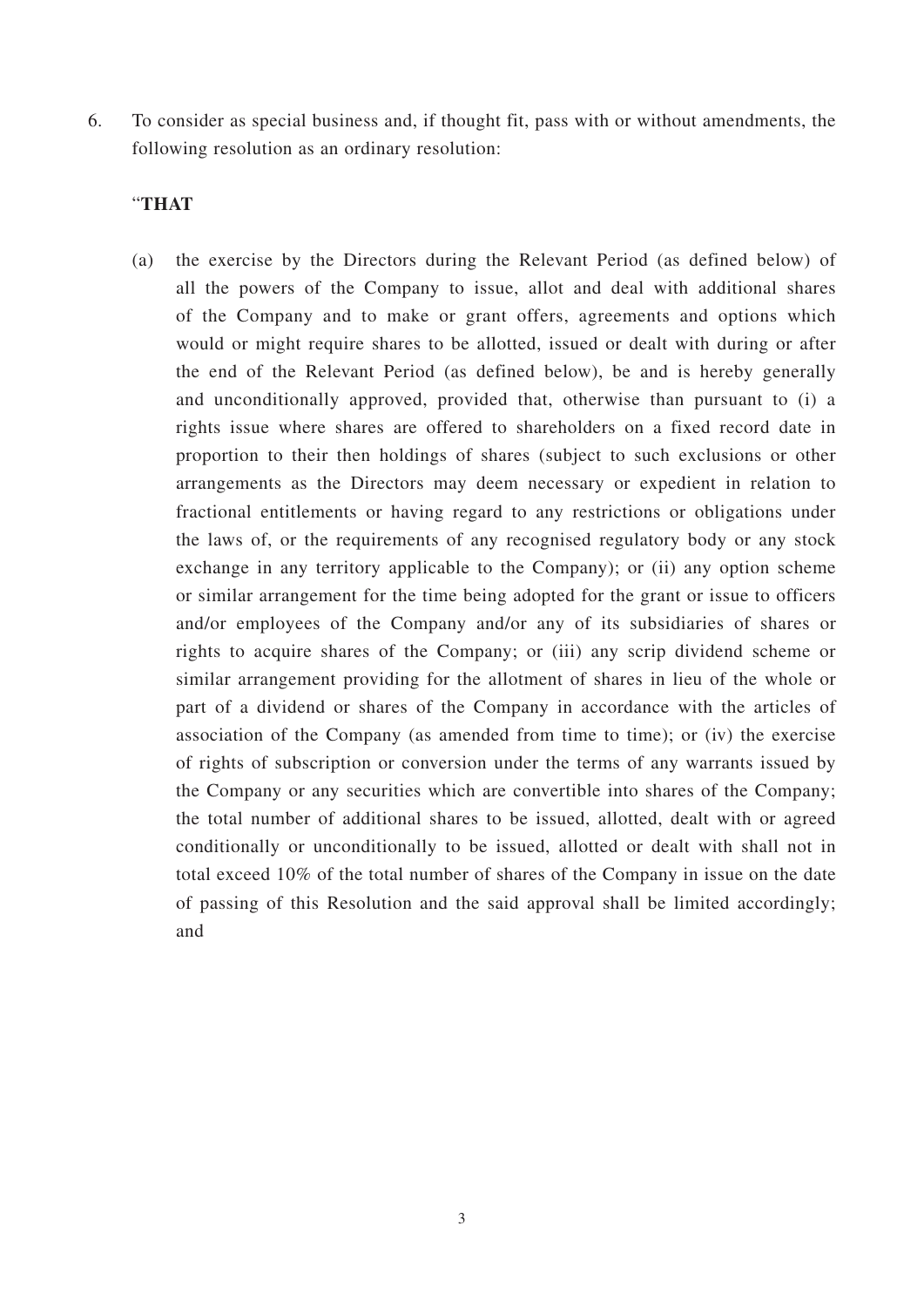- (b) for the purpose of this resolution, "Relevant Period" means the period from the passing of this resolution until whichever is the earliest of:
	- (i) the conclusion of the next annual general meeting of the Company;
	- (ii) the revocation or variation of the authority given under this resolution by ordinary resolution passed by the Company's shareholders in general meetings; and
	- (iii) the expiration of the period within which the next annual general meeting of the Company is required by the articles of association of the Company or any applicable laws to be held."; and
- 7. To consider as special business and, if thought fit, pass with or without amendments, the following resolution as an ordinary resolution:

"**THAT** the general mandate granted to the Directors pursuant to Resolution 6 above and for the time being in force to exercise the powers of the Company to allot shares and to make or grant offers, agreements and options which might require the exercise of such powers be and is hereby extended by the addition thereto of such number of shares of the Company bought back by the Company under the authority granted pursuant to Resolution 5 set out in the notice convening this meeting, provided that such number of shares of the Company shall not exceed 10% of the total number of shares of the Company in issue on the date of the passing of this Resolution."

> By order of the Board **Tam Chun Fai** Executive Director

Hong Kong, 18 May 2022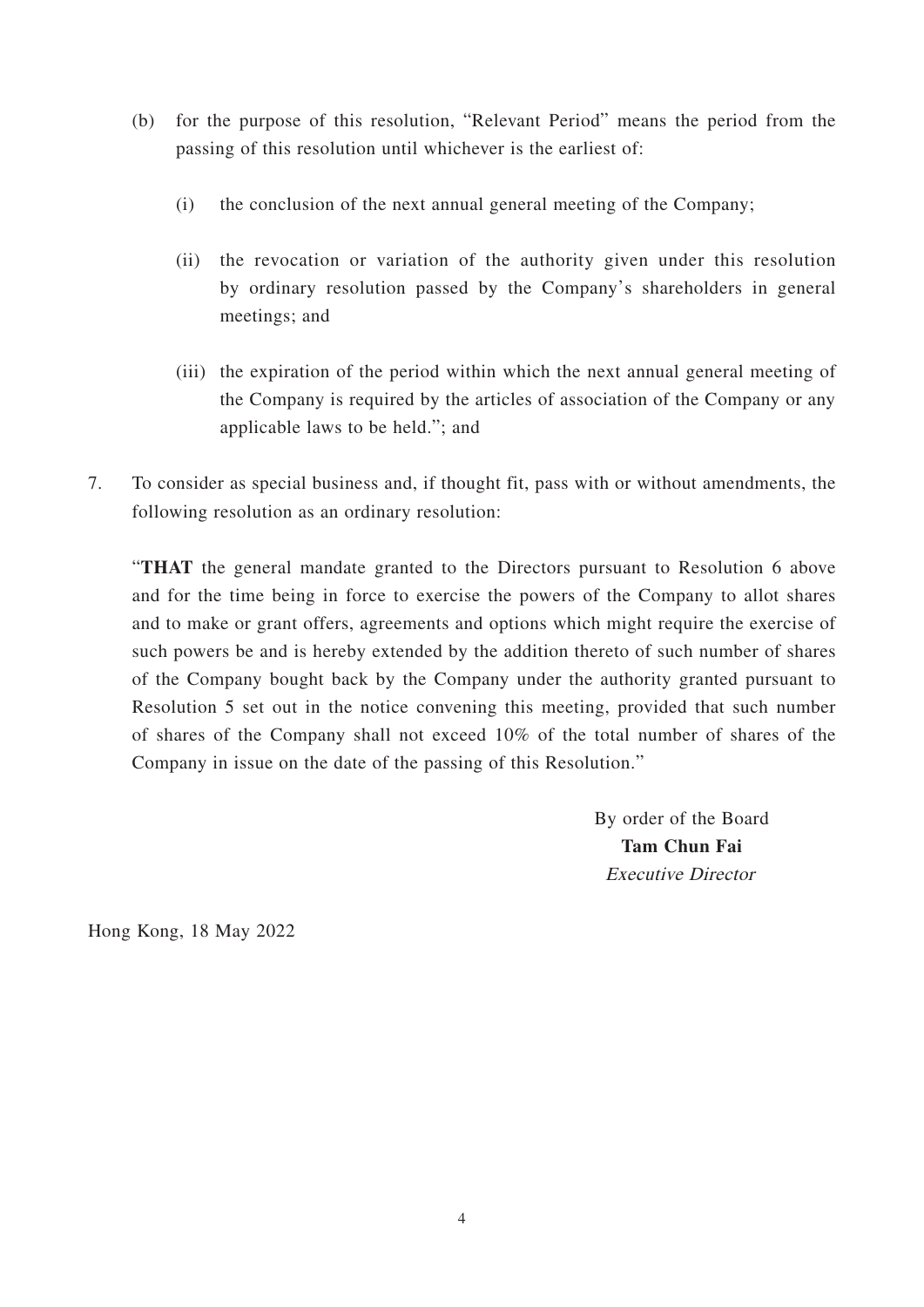#### Notes:

1. For the purposes of determining shareholders' eligibility to attend and vote at the 2022 AGM, and entitlement to the final dividend, the register of members will be closed. Details of such closures are set out below:

(i) For determining eligibility to attend and vote at the 2022 AGM:

|      | Latest time to lodge transfer documents for registration  4:30 p.m. on Monday, 13 June 2022 |
|------|---------------------------------------------------------------------------------------------|
|      | Friday, 17 June 2022                                                                        |
|      | (both dates inclusive)                                                                      |
|      |                                                                                             |
| (ii) | For determining entitlement to the final dividend:                                          |
|      |                                                                                             |
|      | Latest time to lodge transfer documents for registration 4:30 p.m. on Monday, 11 July 2022  |
|      |                                                                                             |
|      | Friday, 15 July 2022                                                                        |
|      | (both dates inclusive)                                                                      |
|      |                                                                                             |
|      |                                                                                             |

During the above closure periods, no transfer of shares will be registered. To be eligible to attend and vote at the 2022 AGM, and to qualify for the final dividend, all properly completed transfer forms accompanied by the relevant share certificates must be lodged for registration with the Company's registrar, Tricor Tengis Limited, at Level 54, Hopewell Centre, 183 Queen's Road East, Hong Kong no later than the aforementioned latest time.

- 2. A Member entitled to attend and vote at the Meeting is entitled to appoint one or more proxies to attend and, on a poll, vote on his behalf. A proxy need not be a Member of the Company. If more than one proxy is so appointed, the appointment shall specify the number and class of shares in respect of which each such proxy is so appointed.
- 3. To be valid, a form of proxy and the power of attorney or other authority, if any, under which it is signed, or a notarially certified copy of such power of attorney or authority, must be lodged with the Company's Share Registrar, Tricor Tengis Limited, at Level 54, Hopewell Centre, 183 Queen's Road East, Hong Kong not less than 48 hours before the time fixed for holding the Meeting. Forms of proxy returned electronically or by any other data transmission process will not be accepted.